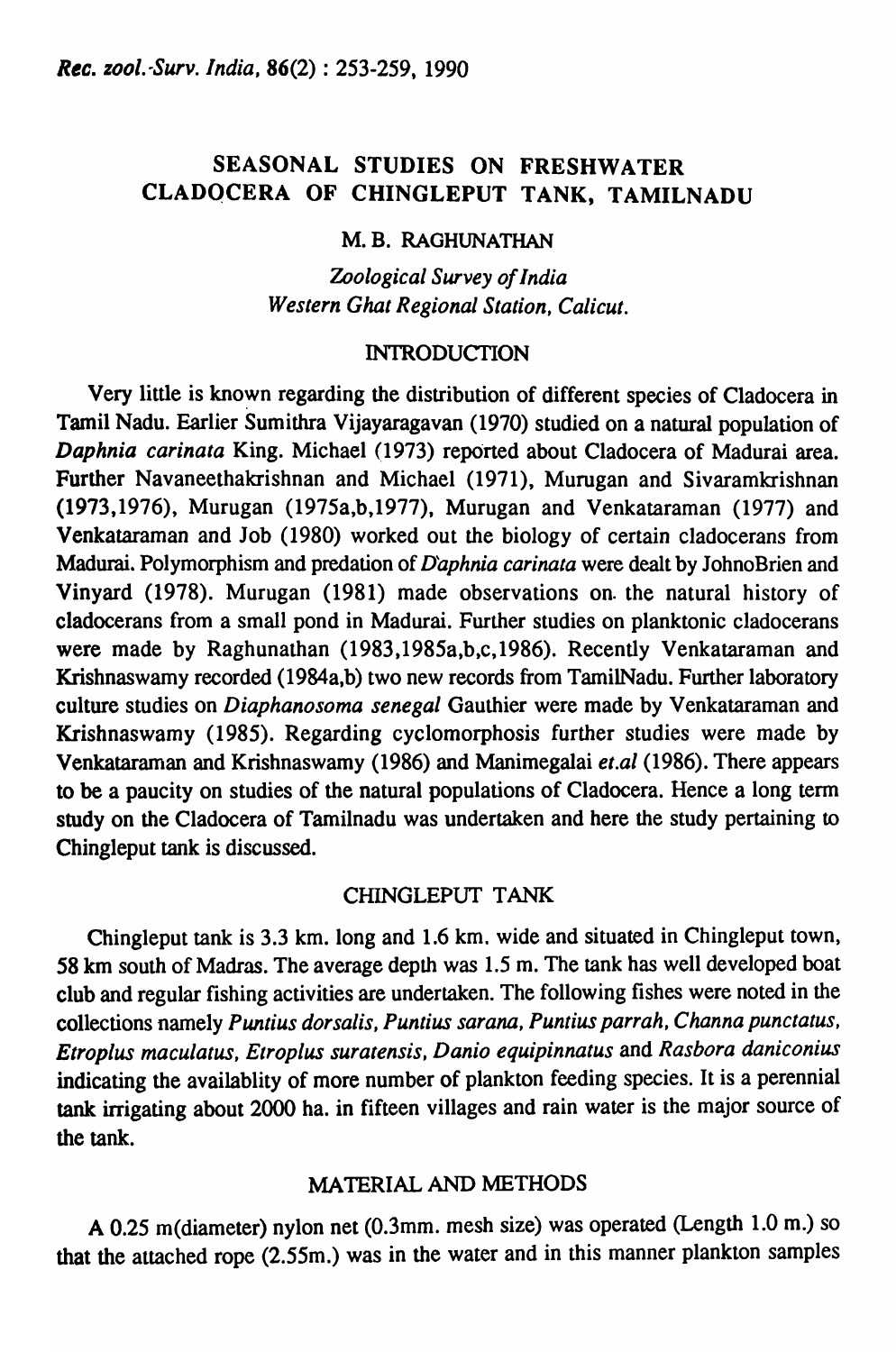were collected from a wooden boat. From April 1979 to June 1980 regular samples were collected. The samples were preserved in 5% formalin and made up to 250 ml. From this subsample of 2ml. was examined in a Sedgewick-rafter cell for counting purposes. Total number of specimens collected are given for 500 litres of water filtered assuming the filtration efficiency of the net is 100% (Rawson, 1956). Cladocerans were separated individually and indentified.

Surface water samples collected from two stations along with the plankton. were analysed for dissolved oxygen (Winkler's method with azide modification) and pH. Other parameters like depth, transparency, air temperature and water temperature were also recorded.

#### RESULTS (Table 1 & 2)

From the results of two stations, the average was taken for each month. The air temperature fluctuated from a minimum of *26.SoC* to a maximum of 32.5°C. The water temperature fluctuated between 26.5<sup>o</sup>C and 32.0<sup>o</sup>C. The maximum water temperature was recorded during April and May and the minimum in December.

| Month      |      | Air Temp.<br>$\mathbf C$ | Water<br>$\mathbf C$ | Depth<br>M | Transp.<br>M | pH.  | D.O.<br>mg/1. |
|------------|------|--------------------------|----------------------|------------|--------------|------|---------------|
| April      | 1979 | 32.5                     | 32.0                 | 1.50       | 0.75         | 7.10 | 1.20          |
| May        | 1979 | 32.0                     | 32.0                 | 1.30       | 0.60         | 7.30 | 1.40          |
| June       | 1979 | 29.0                     | 28.0                 | 1.40       | 0.60         | 7.65 | 0.90          |
| July       | 1979 | 29.0                     | 29.0                 | 2.00       | 0.60         | 7.80 | 1.50          |
| Aug.       | 1979 | 32.0                     | 30.5                 | 2.20       | 0.30         | 8.50 | 4.10          |
| Sept.      | 1979 | 30.0                     | 29.0                 | 2.25       | 0.30         | 8.4  | 4.0           |
| Oct.       | 1979 | 29.5                     | 30.0                 | 2.00       | 0.30         | 8.50 | 7.14          |
| Nov.       | 1979 | 28.0                     | 27.5                 | 2.00       | 0.60         | 7.5  | 7.0           |
| Dec.       | 1979 | 27.0                     | 26.5                 | 2,10       | 0.80         | 8.5  | 8.0           |
| Jan.       | 1980 | 27.0                     | 27.0                 | 2.0        | 0.60         | 8.50 | 8.0           |
| Feb.       | 1980 | 27.0                     | 28.0                 | 1.25       | 0.45         | 8.25 | 8.1           |
| March 1980 |      | 29.0                     | 29.5                 | 1.30       | 0.50         | 8.2  | 8.4           |
| April      | 1980 | 30.0                     | 32.0                 | 1.20       | 0.45         | 8.10 | 7.70          |
| May        | 1980 | 32.0                     | 32.0                 | 1.10       | 0.30         | 8.00 | 15.60         |
| June       | 1980 | 29.5                     | 28.5                 | 1.0        | 0.35         | 7.90 | 9.90          |

TABLE 1

Physico-Chemical Parameters of Chingleput Tank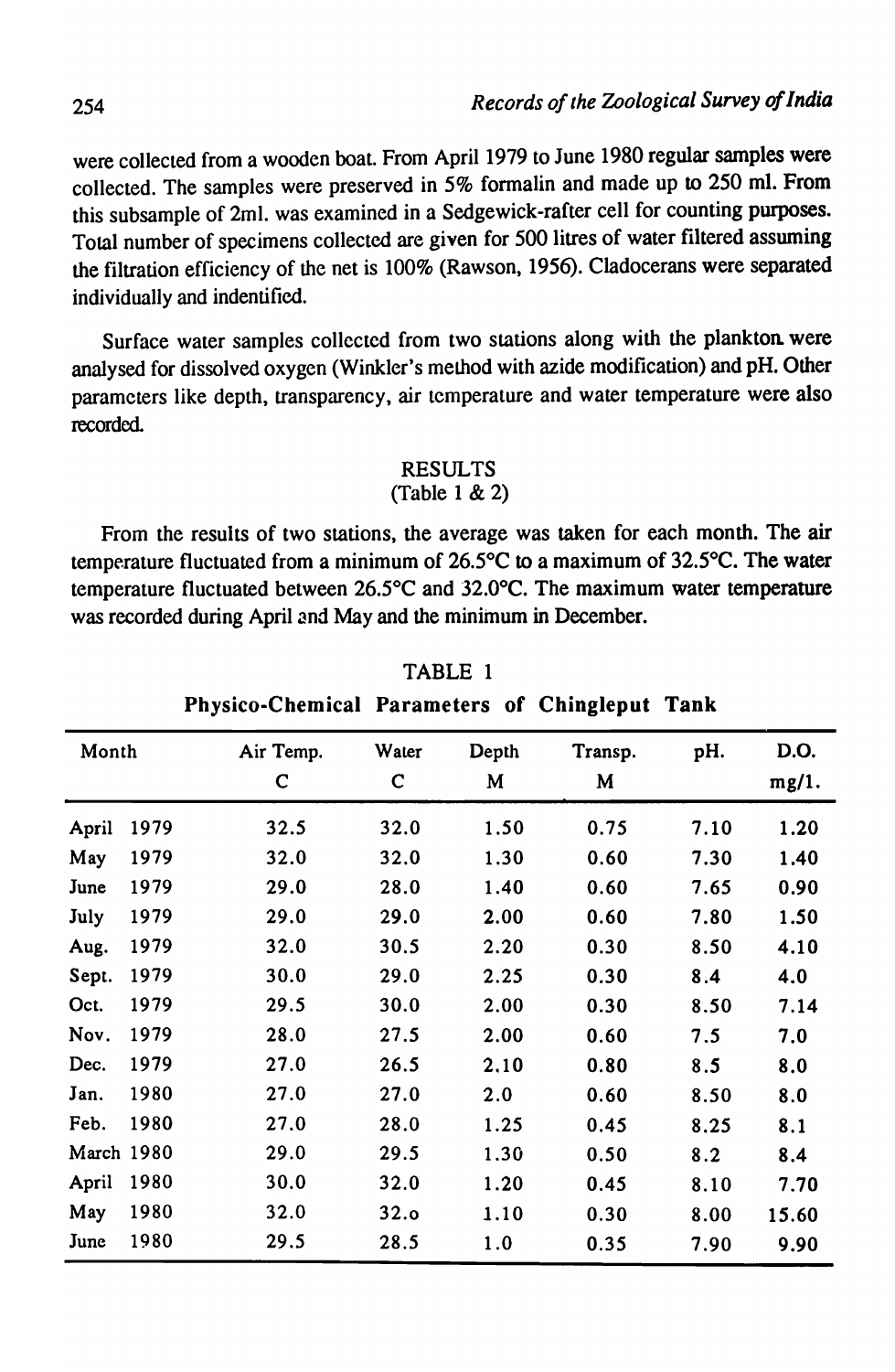| <b>TABLE</b> |
|--------------|
|--------------|

Chingleput Tank - Plankton

| Month     | $\mathbf{C}$ .<br>cornuta | M.<br>micrura                     | D.<br>excisum            | Chy reti<br>culatus | A.<br>guttata | D.lum<br>holtzi               | Cal.<br>cope<br>pods | Cycl.<br>cope<br>pods | Cop.<br>epo<br>dite | <b>Brac</b><br>hio<br>nus | Testu<br>dinella |
|-----------|---------------------------|-----------------------------------|--------------------------|---------------------|---------------|-------------------------------|----------------------|-----------------------|---------------------|---------------------------|------------------|
| Apr. 1979 | 875                       |                                   |                          |                     |               |                               | 625                  | 3500                  |                     |                           |                  |
| May 1979  | 500                       | 250                               | 375                      |                     |               |                               | 625                  | 2875                  | 90000               |                           |                  |
| Jun. 1979 | 7625                      | 2750                              | 9500                     |                     |               |                               | 1250                 | 6625                  | 875                 |                           |                  |
| Jul. 1979 | 2750                      | 1500                              | 1125                     |                     |               | ---                           | 750                  | 3000                  | 1750                |                           |                  |
| Aug. 1979 | 4750                      | 1625                              | 2250                     | 875                 | 375           | $\overline{\phantom{m}}$      | 2625                 | 3375                  | 6125                |                           |                  |
| Sep. 1979 | 41750                     | 5250                              | 1875                     | 22125               | 125           | -----                         | 1125                 | 3625                  | 7125                | 1000                      | 875              |
| Oct. 1979 | 42750                     | 5625                              | 2125                     |                     |               | ---                           | 1125                 | 2125                  | 1375                | 2875                      | 3375             |
| Nov. 1979 | 4750                      | 3625                              | 1125                     | 1875                |               |                               | 2750                 | 750                   | 3625                |                           |                  |
| Dec. 1979 | 1750                      | 125                               | $\overline{\phantom{m}}$ | 1000                | 125           | $\overbrace{\phantom{aaaaa}}$ | 500                  | 375                   | 625                 |                           |                  |
| Jan. 1980 | 6125                      | 625                               | 2000                     |                     | 375           | 125                           | 250                  | 1375                  | 2375                |                           |                  |
| Feb. 1980 | 14125                     | 125                               | 4000                     | 125                 |               | 375                           | 6500                 |                       | 3250                |                           |                  |
| Mar. 1980 | 3125                      | $\overbrace{\phantom{123221111}}$ | 2000                     | 1000                |               |                               | 3500                 | 14750                 | 16125               |                           | 250              |
| Apr. 1980 | 875                       | 500                               | 22625                    |                     |               |                               | 1375                 | 5875                  | 7750                |                           |                  |
| May 1980  | 375                       | --                                | 5250                     |                     |               |                               | 39875                | 6000                  | 6750                |                           |                  |
| Jun. 1980 |                           |                                   | 875                      | 48125               |               |                               | 4250                 | 6125                  |                     |                           |                  |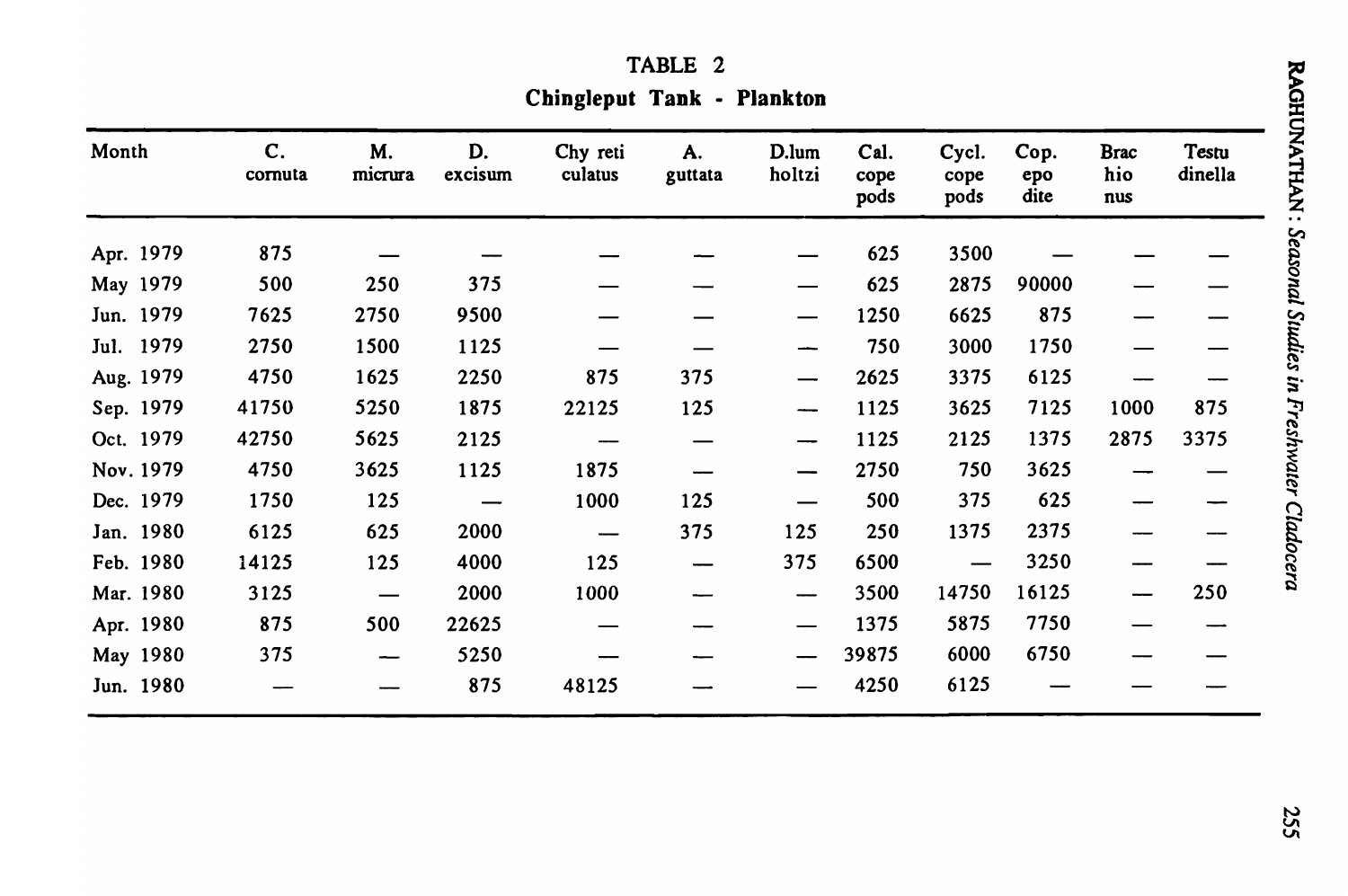The maximum depth recorded was 2.25 m. during September 1979 and' the minimum depth was 1.0 m. in June 1980. The transparency values ranged between 0.30 m. And 0.80. with maximum in December 1979 and minimum in August, September, October 1979 and May 1980.

The variation in pH accounted to 1.4 units between the highest value of 8.5 and the lowest value of 7.1. Higher values were recorded during August, October, December 1979 and January 1980. Dissolved oxygen content varied from a minimum of  $0.9 \text{ mg}/1$ . to a maximum of 15.6 mg/1. The maximum value (185%) was recorded in May 1980, perhaps because of good sunshine and more amount of primary production. Except between April and July 1979, the dissolved oxygen values were above 4 mg/1.

From the view point of the volume of plankton, the maximum of 10 ml. was noted in June 1979 and the minimum of 1.5 ml. in January 1980.

The species of Cladocerans encountered in the samples were *Ceriodaphnia cornuta*  Sars; *Diaphanosoma excisum* Sars; *Moina micrura* Kurz; *Chydorus reticulatus* Daday; *Daphnia lumholtzi* Kurz and *Alona guttata* Sars.

*Ceriodaphina cornuta* was represented in almost all the samples except in June 1980, with maximum during October 1979 (42750) and more numbers in September 1979 (41750) and February 1980 (14125). *Diaphanosoma excisum* was noted in most of the samples except during April and Decempber 1979 with maximum in April 1980 (22625). On the other hand *Moina micrura* was represented from May 1979 to February 1980 with maximum in October 1979. Like *Ceriodaphinia cornuta. Chydorus resticulatus* was recorded from August 1979 with maximum during June 1980. *Daphnia lumholtzi* and *Alona guttata* were recorded only in very few numbers.

Among the other constituents, calanoid copepods were present in almost all samples with maximum during May 1980. Cyclopoid copepods were also present in the samples with maximum in March 1980. Rotifers namely *Brachionus* sp. and *Testudinella* sp. were present in September and October 1979.

# DISCUSSION

During the present study the most dominant species were *Ceriodaphnia cornuta*, Diaphanosoma excisum and Moina micrura. Ceriodaphnia cornuta occurs in most of the freshwaters near Madras (Raghunathan, 1983). A major peak was noted in September and October 1979 and a minor peak in February 1980. During these periods increase in plankton volume was mainly due to the abundance of this species. During September, October 1979 and February 1980, the dissolved oxygen values were from 4.0 mg/l to 8.1 mg/l. (52%to 102%) and the pH was on the alkaline side with 8.25 to 8.50. Michael (1962) has recorded C. *cornula* from a pond during certain periods of the year with a rapid increase from January to March resulting in swarming conditions which was attributed to the abundance of flagellates and ciliates.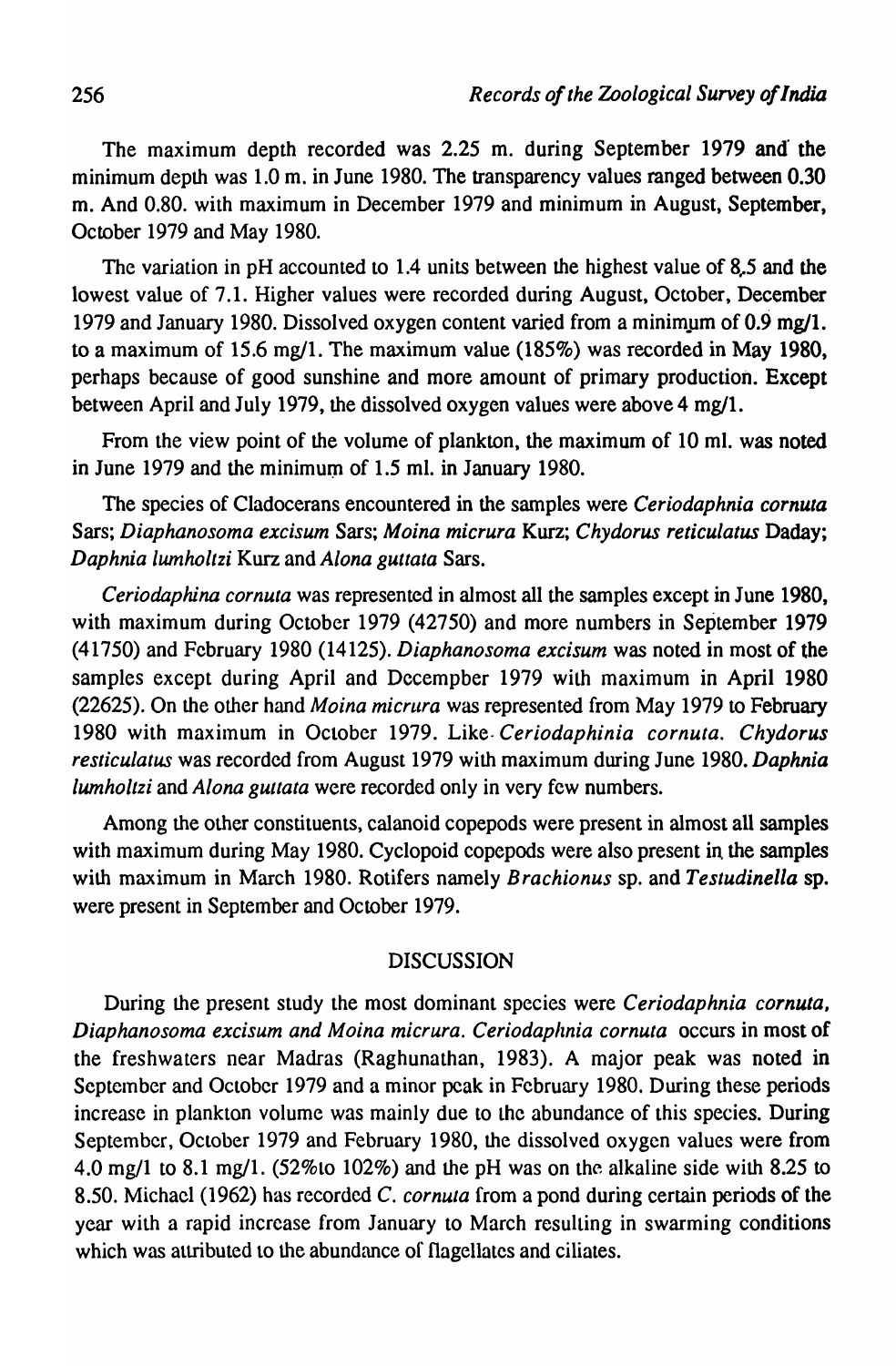*Moina micrura* was also recorded in greater numbers during the same months namely September and October 1979. Parabrahmam et al (1967) have observed that an optimal pH of 7.5 to 8.2 and a temperature of 28°C to 31°C were suitable for the growth of *Moina micrura.* During the present investigation it was seen that the same temperature range accompanied by a pH range of 8.4 to 8.5 and dissolved oxygen values from 4.0 to 7.14 mg/l. were equally suitable for this species. Krishnamuthy (1967) however observed that dissolved oxygen values so low as 0 to 2.0 mg/l were more suitable for the increase of *Moina* sp.

For *Diaphanosoma excisum* only one major peak was seen during April 1980. The dissolved oxygen values were higher namely 7.7 mg/l. (105%) with pH 8.1 during the peak period. A fair abundance of *Chydorus reticulatus* was noted in September 1979 with maximum in June 1980. During these months the dissolved oxygen values were between 4.0 to9.9 mg/I. and the pH from 7.9 to 8.4. The other forms namely *Daphnia lumholtzi* and *Alona guttata* were noted only in very few numbers and no comparable conclusions could be drawn. But *D. lumholtzi* is a rare species in the lower altitudes in Tamilnadu while it is not so rare in higher altitudes (Raghunathan, 1983). Here in Chingleput tank, dut of thirty periodical collections only four samples contained D. *lumholtzi* and that too in fewer numbers.

# SUMMARY

Studies on Cladocera of Chingleput tank were undertaken from April 1979 to June 1980. Six species of Cladocera namely *Ceriodaphnia corn uta* Sars; *Diaphanosoma excisum* Sars; *Moina micrura* Kurz; *Chydorus reticulatus* Daday; *Daphnia lumholtzi*  Kurz and *Alona guttata* Sars, were encountered in the samples. The seasonal periodicity of cladocerans is correlated with ecological parameters namely temperature, pH, dissolved oxygen, depth and transparency.

#### ACKNOWLEDGEMENTS

The author is grateful to the Director, Zoological Survey of India, Calcutta; to Dr. R.S. Pillai, Joint Director, Southern Regional Station, Zoological Survey of India, Madras and to Dr. G.U. Kurup, Officer-in-Charge, Western Ghat Regional Station, Zoological Survey of India, Calicut for encouragement and facilities.

# REFERENCES

John Obrien, W. & L. Gary Vinyard. 1978. Polymorphism and predation. The effect of invertebrate predation on the distribution of two varieties of *Daphnia carinata*  in south Indian ponds. *Limnol. Oceanogr.* 23 (3):452-460.

Krishnamurthy, K.P. 1967. Studies on *Moina dubia* Gurney an Richard (Daphnid-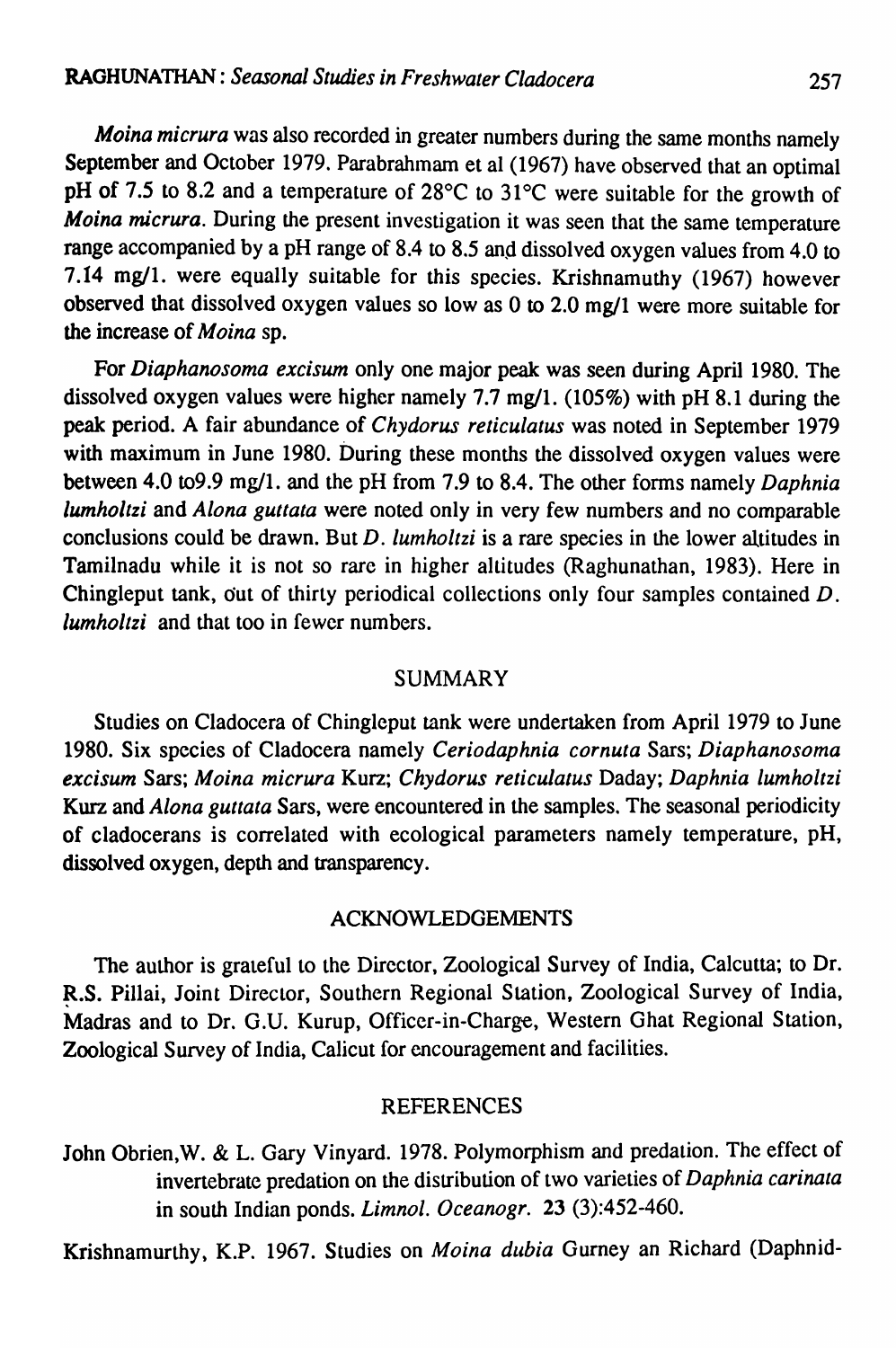Microcrustacea) from sewage oxidation ponds at Nagpur. India. *Symposium on Crustacea Part II.CMFRI, Cochin.* 

- Manimegalai, S., K.Venkataraman & S. Krishnaswamy. 1986. Helmet development in *Daphnia cephalata* King under laboratory conditions. *Curr. Sci.* 55 (18): 930-931.
- Michael. R.G .1962. Seasonal events in a natural population of the Cladoceran *Ceriodaphnia cornuta* sars and observations on its lifecycle. *1.zool.Saclndia:*  14 : 211-218.
- Michael, R.G.1973. Cladocera-In a guide to the study of freshwater organism. J. *Madurai Univ. Suppl.* 1: 71-85.
- Murugan, N. 1975a. Egg production, development and growth in *Moina micrura* Kurz (1874) (Cladocera : Moinidae). *Freshwat. Bioi.* 5: 245-250.
- Murugan, N. 1975b. The biology of *Ceriodaphnia cornuta* Sars. *l.Inland Fish. Soc. India.* 7: 80-87.
- Murgan, N. 1977. The biology of *Sitnocephalus acutirostratus* King (Cladocera: Daphnidae) Hatchability of the parthenogenetic egg cultured in artificial media. *Hydrobiologia* : 54 (3) : 273-277.
- Murgan, N. 1981. Observations on the natural history of Cladocera of a small pond.Ph.D.Thesis, Madurai University.
- Murugan, N. & Sivaramakrishnan, K.G. 1973. The biology of *Simocephalus acutirostratus* King (Cladocera:Daphnidae). Laboratory studies of life span. instar duration, egg production, growth and stages in embryonic devevlopment. *Freshwat.Biol.* 3: 77-83.
- Murugan, N. & Sivaramakrishnan, K.G. 1976. Laboratory studies on the longevity, instar duration, growth, reproduction and embryonic development in *Scapholeberis kingi Sars.* (1903) (Cladocera). *Hydrobiologia* : **50** (1):75-80.
- Murugan, N. & Venkataraman, K. 1977. Study of the invitro development of the parthenogenetic egg of *Daphnia carinata* King (Cladocera : Daphnidae). *Hydrobiologia* : 52 : 129-134.
- Navaneethakrishnan, M. & Michael, R.G. 1971. Egg Production and growth in *Daphnia carinata* King. *Proc. Ind. Acad. Sci.* 73: 117-123.-
- Parabrahmam, M., A.N. Khan & J.S.S.S. Laksminarayana 1967. Occurence, growth and feeding habits of *Moina dubia* Gurney and Richard and its role in the stabilisation of sewage. Symposium on Crustacea, Part II, CMFRI, Cochin.
- Raghunathan, M.B. 1983. Studies on some planktonic Cladocerans (Crustacea) of TamilNadu, Ph.D Thesis Madras University.